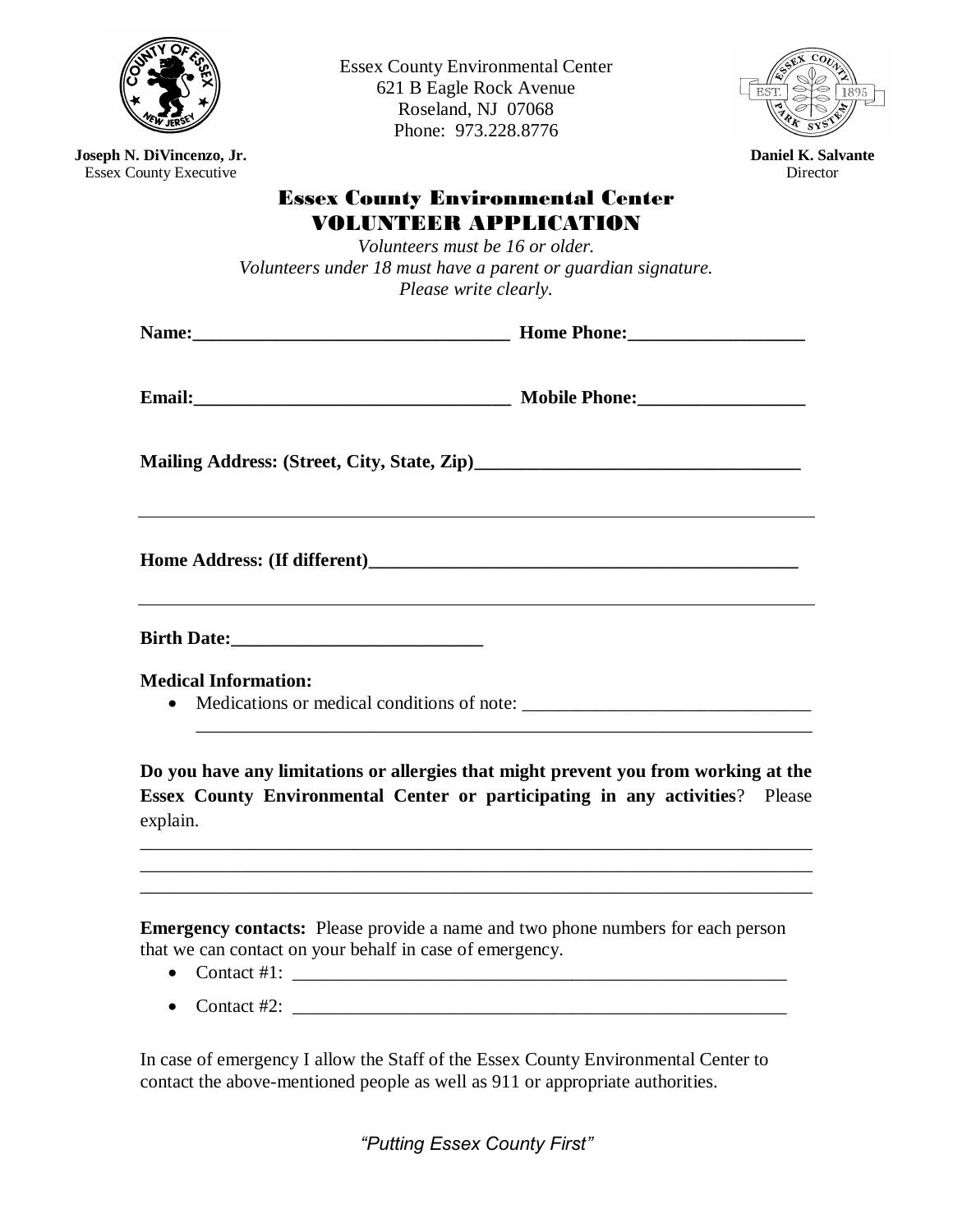#### **Background Information:**

In the past 7 years, have you ever been convicted of a crime (misdemeanor or felony), other than a minor traffic violation? **YES / NO**

(A conviction includes a plea, verdict or finding of guilt regardless of whether sentence was imposed by the court).

- Charge:
- Date of Conviction:
- Place of Conviction:
- Sentence:

*Please Note: Disclosure of a criminal record will not necessarily disqualify you from volunteering for the Environmental Center. However, failure to disclose such information may result in disqualification of your application or termination of your volunteer service.*

#### Applicant signature: Date:

*Please Note: This must be signed by a parent/guardian if the applicant is under 18*

#### **Interests:**

| <b>Areas of Interest</b>     | Please $\vee$ | <b>Comments</b> |
|------------------------------|---------------|-----------------|
| Artistic/Graphic Ability     |               |                 |
| Nature Camp Assistant        |               |                 |
| <b>Special Events</b>        |               |                 |
| <b>Office Assistant</b>      |               |                 |
| <b>Outdoor Work Projects</b> |               |                 |
| Paddle Trips                 |               |                 |
| Gardening                    |               |                 |
| <b>Animal Care</b>           |               |                 |
|                              |               |                 |
|                              |               |                 |

| <b>Special Skills</b> | <b>When/Where Certified</b> |  |  |
|-----------------------|-----------------------------|--|--|
|                       |                             |  |  |
|                       |                             |  |  |
|                       |                             |  |  |
|                       |                             |  |  |

\_\_\_\_\_\_\_\_\_\_\_\_\_\_\_\_\_\_\_\_\_\_\_\_\_\_\_\_\_\_\_\_\_\_\_\_\_\_\_\_\_\_\_\_\_\_\_\_\_\_\_\_\_\_\_\_\_\_\_\_\_\_\_\_\_\_\_\_\_\_\_\_

Add any special interests not listed: \_\_\_\_\_\_\_\_\_\_\_\_\_\_\_\_\_\_\_\_\_\_\_\_\_\_\_\_\_\_\_\_\_\_\_\_\_\_\_\_\_\_\_

2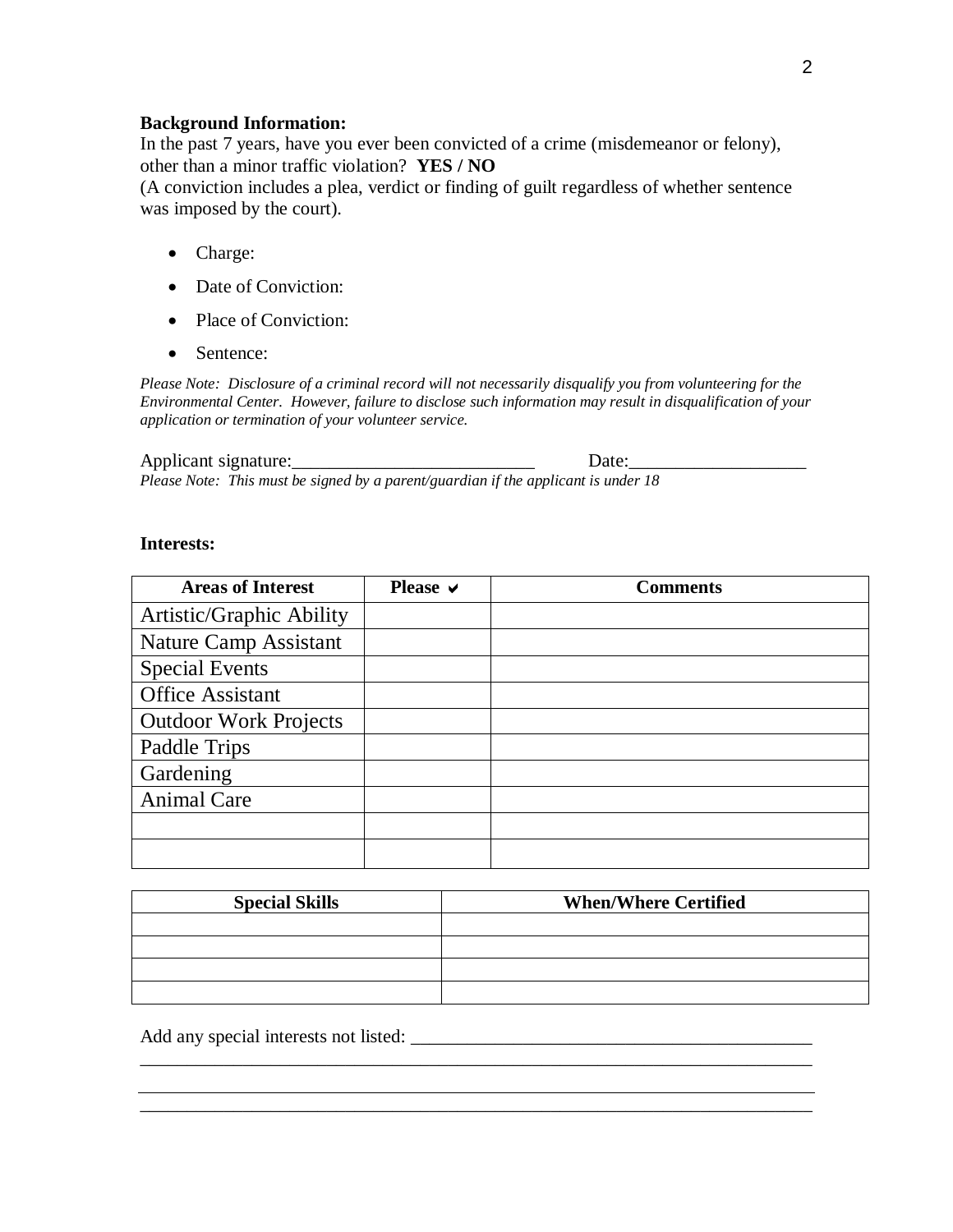## **Availability:**

| <b>Volunteer days</b> | AM     | <b>PM</b> | <b>EVE</b> |
|-----------------------|--------|-----------|------------|
|                       | $9-12$ | $1 - 5$   | $6-9$ pm   |
| Monday                |        |           |            |
| Tuesday               |        |           |            |
| Wednesday             |        |           |            |
| Thursday              |        |           |            |
| Friday                |        |           |            |
| Saturday              |        |           |            |

## **Education/Training:**

|                          | Grade | <b>School Name</b> |
|--------------------------|-------|--------------------|
| <b>Elementary School</b> |       |                    |
| High School or GED       |       |                    |
| Bachelor's Degree        |       |                    |
| Associate's Degree       |       |                    |
| Master's Degree          |       |                    |

## **Have you volunteered before?**

**Please explain why you are interested in volunteering at the environmental center.**

**Does this volunteer opportunity fulfill an educational or civic requirement?** YES/NO *If yes, how many hours are requires?* 

*If yes, please check one or more of the following:*

| $\Box$ Community Service Hours | $\Box$ High School Service Project | $\Box$ College Internship |
|--------------------------------|------------------------------------|---------------------------|
| $\Box$ Other                   |                                    |                           |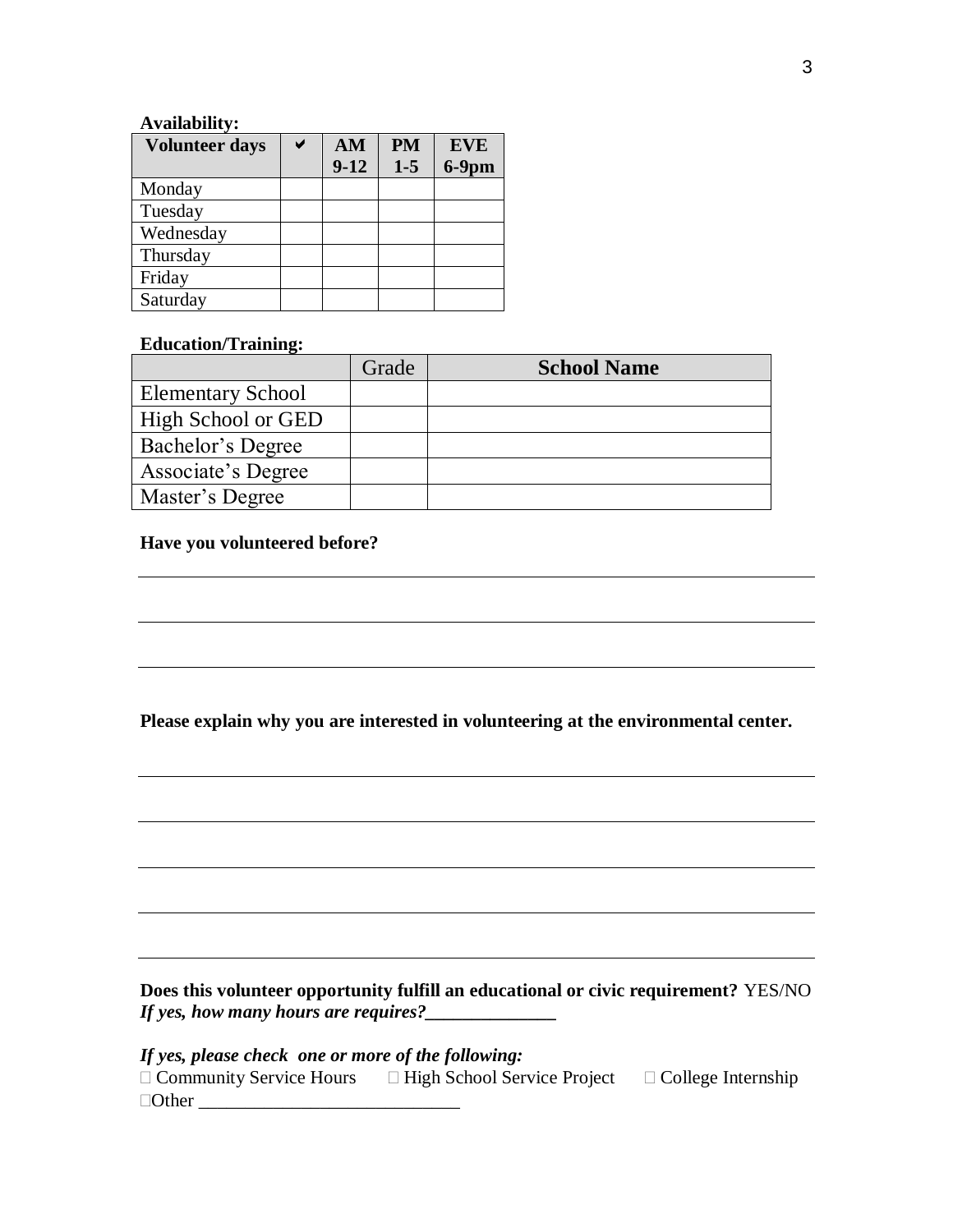## **Authorization to Release Information:**

I certify to the best of my knowledge, all of the above information I have provided to the Essex County Environmental Center is true and complete. I understand that any misrepresentation, falsification, or willful omission may result in a refusal of volunteer service or dismissal from volunteer service.

I understand that a routine inquiry may be made during the processing of this information that will provide or confirm information concerning my character, general reputation, medical/physical condition, education, training and qualifications.

As a condition of volunteering at the Essex County Environmental Center, I hereby authorize the release of the above information whether such information is of record or not.

I release all individuals, employers, agencies, firms, organizations, educational institutions, medical institutions and law enforcement authorities from any liabilities resulting from providing such information.

| Print applicant name:<br><u> 1980 - Jan Samuel Barbara, margaret e</u> |  |
|------------------------------------------------------------------------|--|
| Applicant signature:                                                   |  |
| Print parent/guardian name:                                            |  |
| Parent/guardian signature:                                             |  |

Date: \_\_\_\_\_\_\_\_\_\_\_\_\_\_\_\_\_\_\_\_\_\_\_\_\_\_\_\_\_\_\_\_